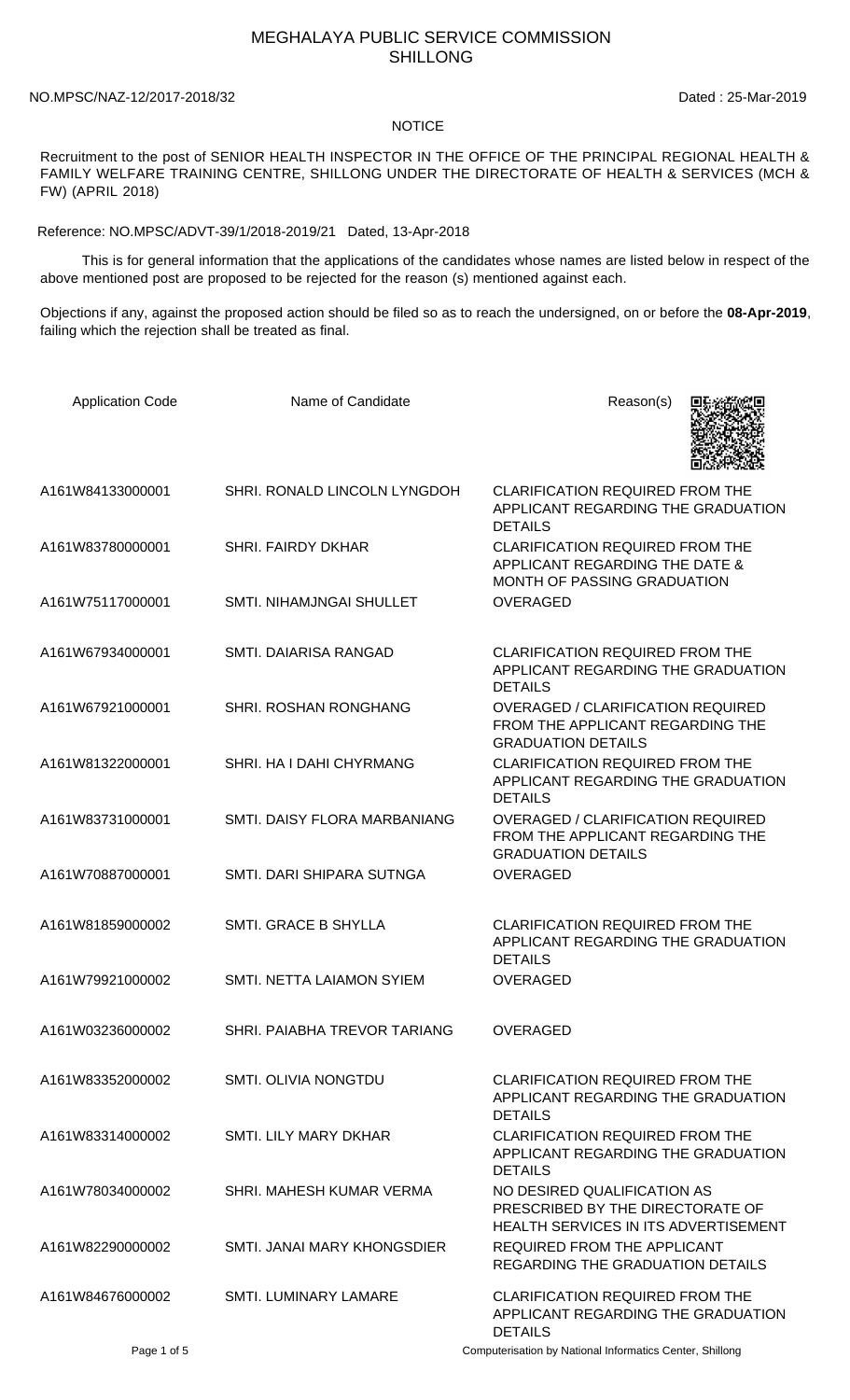Application Code **Name of Candidate Name of Candidate Reason(s)** 



| A161W81164000002 | SHRI. ARWAN RAPLANG LYNGDOH                 | <b>OVERAGED</b>                                                                                                |
|------------------|---------------------------------------------|----------------------------------------------------------------------------------------------------------------|
| A161W81956000002 | SHRI. SUNNY BARSAS SANGMA                   | <b>OVERAGED</b>                                                                                                |
| A161W68304000002 | SMTI. DAYANA DOPO SANGMA                    | <b>CLARIFICATION REQUIRED FROM THE</b><br>APPLICANT REGARDING THE DATE &<br>MONTH OF PASSING GRADUATION        |
| A161W85322000002 | SMTI. THAMUNY M MARAK                       | <b>CLARIFICATION REQUIRED FROM THE</b><br>APPLICANT REGARDING THE DATE &<br>MONTH OF PASSING GRADUATION        |
| A161W85255000002 | SMTI. NAMISHA CH MARAK                      | <b>CLARIFICATION REQUIRED FROM THE</b><br>APPLICANT REGARDING THE DATE &<br>MONTH OF PASSING GRADUATION        |
| A161W84705000002 | SMTI. JANAILIN NONGPHUD                     | <b>CLARIFICATION REQUIRED FROM THE</b><br>APPLICANT REGARDING THE GRADUATION<br><b>DETAILS</b>                 |
| A161W82087000003 | SHRI. JARIMIT MEGAM MOMIN                   | <b>CLARIFICATION REQUIRED FROM THE</b><br>APPLICANT REGARDING THE DATE &<br>MONTH OF PASSING GRADUATION        |
| A161W86342000003 | SMTL SHARAILANG DKHAR                       | <b>OVERAGED / CLARIFICATION REQUIRED</b><br>FROM THE APPLICANT REGARDING THE<br><b>GRADUATION DETAILS</b>      |
| A161W38714000003 | SHRI. RUDIE VOELLER G MOMIN                 | <b>CLARIFICATION REQUIRED FROM THE</b><br>APPLICANT REGARDING THE DATE &<br><b>MONTH OF PASSING GRADUATION</b> |
| A161W85736000003 | SHRI. WANBOR DHAR                           | <b>CLARIFICATION REQUIRED FROM THE</b><br>APPLICANT REGARDING THE DATE &<br>MONTH OF PASSING GRADUATION        |
| A161W82781000003 | <b>SMTI. RUKINI BIAM</b>                    | <b>CLARIFICATION REQUIRED FROM THE</b><br>APPLICANT REGARDING THE GRADUATION<br><b>DETAILS</b>                 |
| A161W67418000003 | SMTI. EVANDANORA DKHAR                      | <b>OVERAGED</b>                                                                                                |
| A161W68013000004 | SMTI. BALEISHA S DIENGDOH                   | <b>CLARIFICATION REQUIRED FROM THE</b><br>APPLICANT REGARDING THE GRADUATION<br><b>DETAILS</b>                 |
| A161W83779000004 | <b>SMTI. MEMORIAL WARJRI</b>                | <b>CLARIFICATION REQUIRED FROM THE</b><br>APPLICANT REGARDING THE DATE &<br>MONTH OF PASSING GRADUATION        |
| A161W10501000004 | SMTI. SWEETY ZATELYNE<br><b>WANKHAR</b>     | <b>OVERAGED</b>                                                                                                |
| A161W84619000004 | SMTI. PHIBAHUNLANG SHISHA W<br><b>UMDOR</b> | <b>CLARIFICATION REQUIRED FROM THE</b><br>APPLICANT REGARDING THE GRADUATION<br><b>DETAILS</b>                 |
| A161W67410000004 | SMTI. BALARIHUN SAD                         | <b>CLARIFICATION REQUIRED FROM THE</b><br>APPLICANT REGARDING THE GRADUATION<br><b>DETAILS</b>                 |
| A161W85444000005 | SHRI. RAHUL HARISH MORAL<br><b>BAMON</b>    | <b>CLARIFICATION REQUIRED FROM THE</b><br>APPLICANT REGARDING THE DATE &<br>MONTH OF PASSING GRADUATION        |
| A161W85791000005 | SHRI. BESTARLY LAMURONG                     | <b>CLARIFICATION REQUIRED FROM THE</b><br>APPLICANT REGARDING THE GRADUATION<br><b>DETAILS</b>                 |
| A161W22338000005 | <b>SHRI. QUISBIRTH K MARAK</b>              | <b>CLARIFICATION REQUIRED FROM THE</b><br>APPLICANT REGARDING THE GRADUATION<br><b>DETAILS</b>                 |
| A161W35518000005 | SMTI. WANSUKLANG SURONG                     | <b>CLARIFICATION REQUIRED FROM THE</b><br>APPLICANT REGARDING THE GRADUATION<br><b>DETAILS</b>                 |
| A161W53923000006 | SMTI. DAYARISA SHADAP                       | <b>CLARIFICATION REQUIRED FROM THE</b><br>APPLICANT REGARDING THE GRADUATION<br><b>DETAILS</b>                 |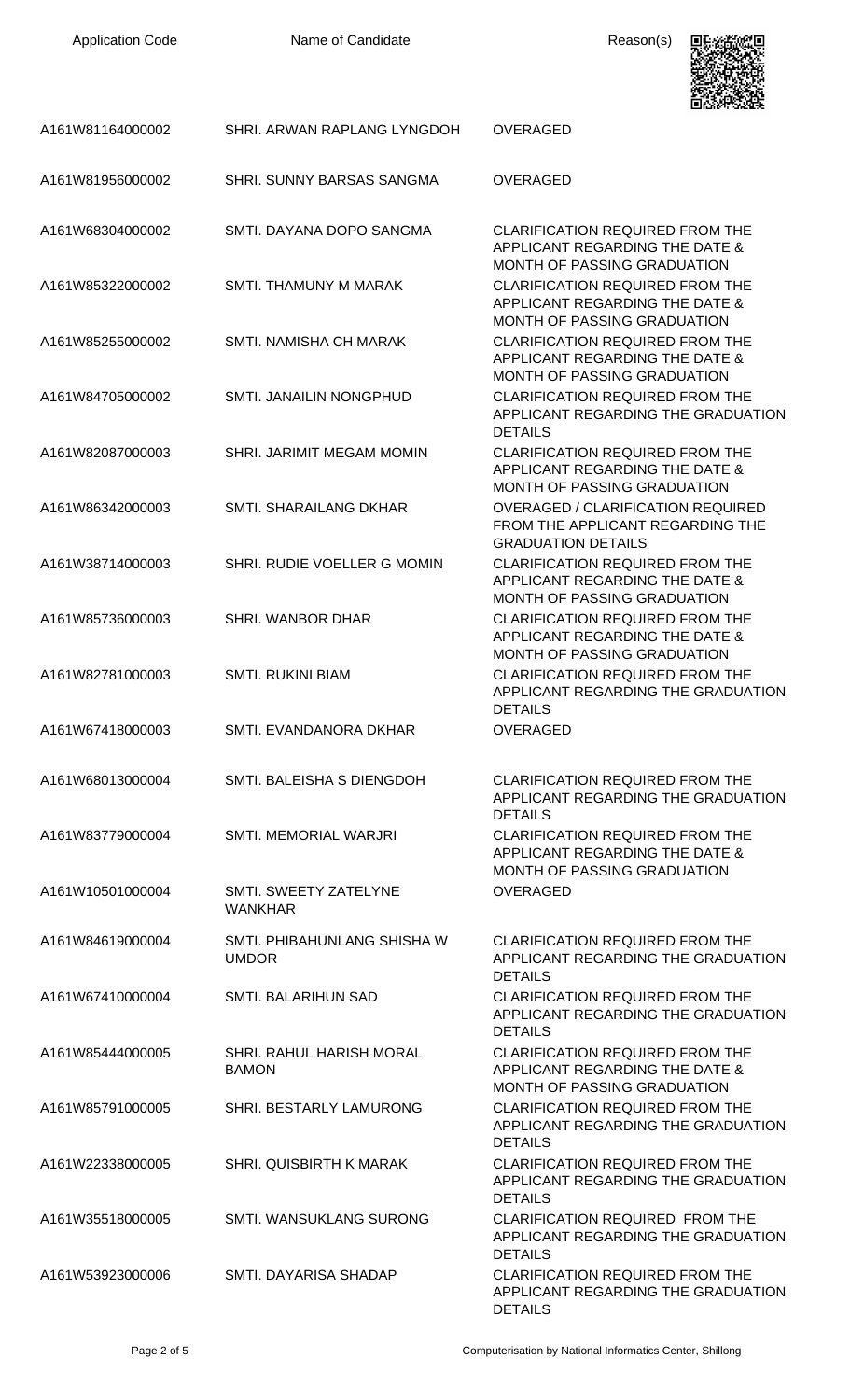| <b>Application Code</b> | Name of Candidate               | Reason(s)                                                                                                 |
|-------------------------|---------------------------------|-----------------------------------------------------------------------------------------------------------|
| A161W86210000006        | SMTI. RITIMCHI D SANGMA         | <b>CLARIFICATION REQUIRED FROM THE</b><br>APPLICANT REGARDING THE DATE &<br>MONTH OF PASSING GRADUATION   |
| A161W07196000006        | SHRI. RIKRAK A MOMIN            | NO DESIRED QUALIFICATION AS<br>PRESCRIBED BY THE DIRECTORATE OF<br>HEALTH SERVICES IN ITS ADVERTISEMENT   |
| A161W70220000006        | SMTI. BANSAROILIN KHARMUJAI     | <b>OVERAGED</b>                                                                                           |
| A161W81979000006        | <b>SHRI. DARY MARBANIANG</b>    | <b>OVERAGED / CLARIFICATION REQUIRED</b><br>FROM THE APPLICANT REGARDING THE<br><b>GRADUATION DETAILS</b> |
| A161W33225000006        | SHRI. JURBORLANG LAPASAM        | <b>CLARIFICATION REQUIRED FROM THE</b><br>APPLICANT REGARDING THE GRADUATION<br><b>DETAILS</b>            |
| A161W66166000006        | SMTI. DAPHISHA MARBANIANG       | <b>CLARIFICATION REQUIRED FROM THE</b><br>APPLICANT REGARDING THE GRADUATION<br><b>DETAILS</b>            |
| A161W66862000006        | SHRI. TEIBORMIKI CHALLAM        | <b>CLARIFICATION REQUIRED FROM THE</b><br>APPLICANT REGARDING THE GRADUATION<br><b>DETAILS</b>            |
| A161W09357000006        | SMTI. SHIRLEY PASSAH            | <b>OVERAGED</b>                                                                                           |
| A161W64745000006        | SMTI. WAERA DANN SHYLLA         | <b>CLARIFICATION REQUIRED FROM THE</b><br>APPLICANT REGARDING THE GRADUATION<br><b>DETAILS</b>            |
| A161W83813000006        | SHRI. R.GRACIOUSLY BUHSAN       | <b>OVERAGED</b>                                                                                           |
| A161W81285000006        | SMTI. JURYSHA NONGDHAR          | <b>CLARIFICATION REQUIRED FROM THE</b><br>APPLICANT REGARDING THE GRADUATION<br><b>DETAILS</b>            |
| A161W75852000006        | SHRI. CHINMOY PATHAK            | <b>CLARIFICATION REQUIRED FROM THE</b><br>APPLICANT REGARDING THE GRADUATION<br><b>DETAILS</b>            |
| A161W82274000006        | SMTI. SENGGAME CH MARAK         | <b>CLARIFICATION REQUIRED FROM THE</b><br>APPLICANT REGARDING THE DATE &<br>MONTH OF PASSING GRADUATION   |
| A161W72511000006        | SMTI. BALENTINA T LAMARE        | <b>CLARIFICATION REQUIRED FROM THE</b><br>APPLICANT REGARDING THE GRADUATION<br><b>DETAILS</b>            |
| A161W39286000007        | SMTI. RIMI SWEETLY DKHAR        | <b>OVERAGED</b>                                                                                           |
| A161W67872000007        | SMTI. ARNILIA GRACE WARJRI      | <b>CLARIFICATION REQUIRED FROM THE</b><br>APPLICANT REGARDING THE GRADUATION<br><b>DETAILS</b>            |
| A161W65239000007        | <b>SMTI. IBANYLLA WAR</b>       | <b>CLARIFICATION REQUIRED FROM THE</b><br>APPLICANT REGARDING THE GRADUATION<br><b>DETAILS</b>            |
| A161W82145000008        | SMTI. ANNA TERUMI M. MOMIN      | <b>CLARIFICATION REQUIRED FROM THE</b><br>APPLICANT REGARDING THE DATE &<br>MONTH OF PASSING GRADUATION   |
| A161W70199000008        | SHRI. DAVID DEE VANCE MARNGAR   | <b>CLARIFICATION REQUIRED FROM THE</b><br>APPLICANT REGARDING THE DATE &<br>MONTH OF PASSING GRADUATION   |
| A161W84322000008        | <b>SMTI. IBARIHUN WANNIANG</b>  | <b>CLARIFICATION REQUIRED FROM THE</b><br>APPLICANT REGARDING THE GRADUATION<br><b>DETAILS</b>            |
| A161W84797000008        | SMTI, BADARISHISHA NONGKYNRIH   | <b>CLARIFICATION REQUIRED FROM THE</b><br>APPLICANT REGARDING THE GRADUATION<br><b>DETAILS</b>            |
| A161W82183000008        | SMTI. LENIBELL DOKATCHI B MARAK | <b>CLARIFICATION REQUIRED FROM THE</b><br>APPLICANT REGARDING THE GRADUATION<br><b>DETAILS</b>            |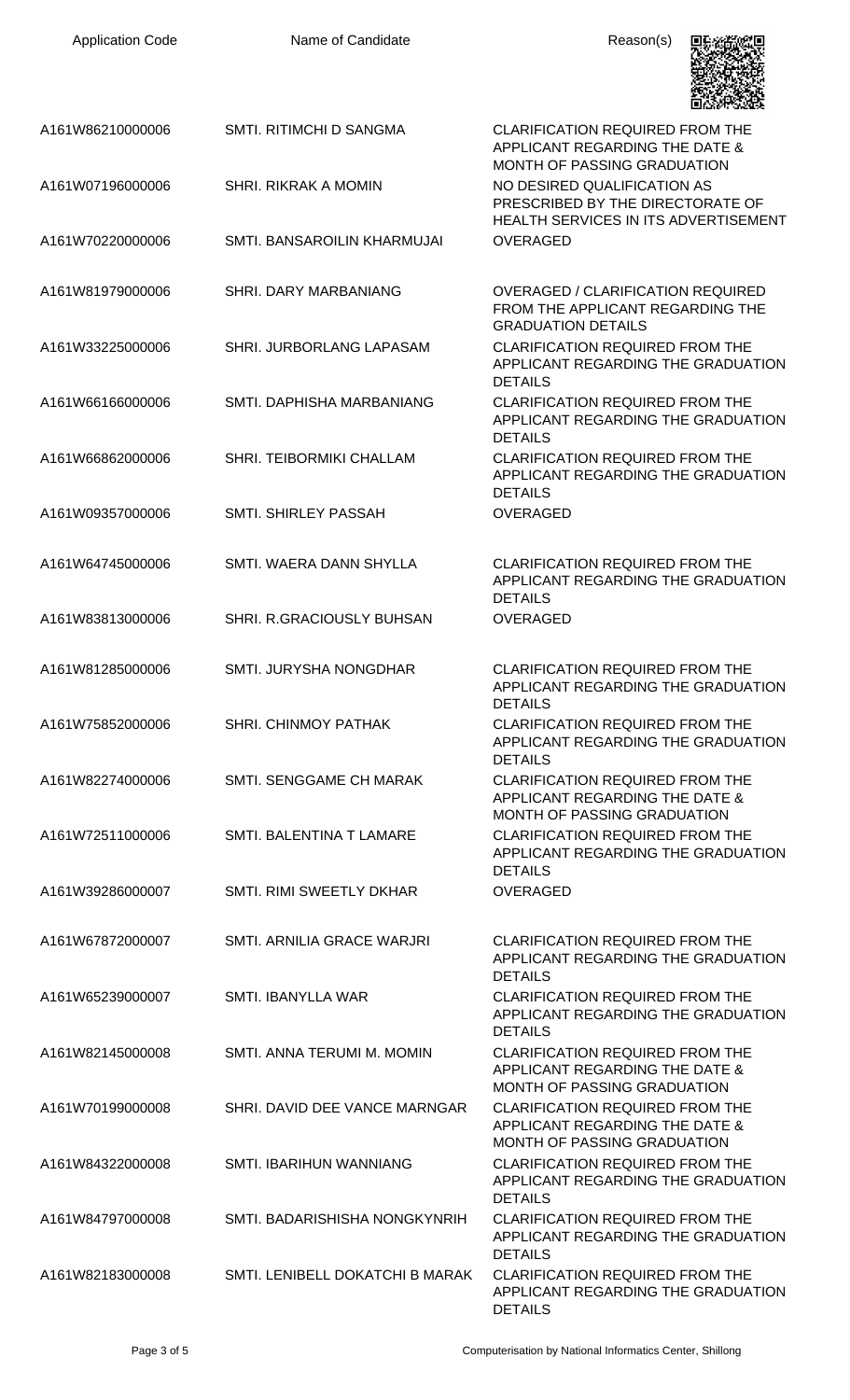| <b>Application Code</b> | Name of Candidate                              | Reason(s)                                                                                                      |
|-------------------------|------------------------------------------------|----------------------------------------------------------------------------------------------------------------|
| A161W32161000009        | SHRI. CSANKI WAR NONGBRI                       | <b>CLARIFICATION REQUIRED FROM THE</b><br>APPLICANT REGARDING THE GRADUATION<br><b>DETAILS</b>                 |
| A161W24057000009        | <b>SHRI. SHNGAINLANG KHONGSTI</b>              | <b>OVERAGED</b>                                                                                                |
| A161W64656000009        | SMTI. DETERMINE PATOR                          | <b>CLARIFICATION REQUIRED FROM THE</b><br>APPLICANT REGARDING THE GRADUATION<br><b>DETAILS</b>                 |
| A161W44632000010        | <b>SMTI. TIEWDAHUN M KHONGWIR</b>              | <b>CLARIFICATION REQUIRED FROM THE</b><br>APPLICANT REGARDING THE GRADUATION<br><b>DETAILS</b>                 |
| A161W40009000011        | SMTI. SABEENA LYNGDOH                          | <b>CLARIFICATION REQUIRED FROM THE</b><br>APPLICANT REGARDING THE GRADUATION<br><b>DETAILS</b>                 |
| A161W82945000012        | SMTI, RACHELLE RYNJAH                          | <b>CLARIFICATION REQUIRED FROM THE</b><br>APPLICANT REGARDING THE DATE &<br>MONTH OF PASSING GRADUATION        |
| A161W75521000012        | SHRI, BANLAMPHRANG JYRWA                       | <b>CLARIFICATION REQUIRED FROM THE</b><br>APPLICANT REGARDING THE GRADUATION<br><b>DETAILS</b>                 |
| A161W03830000012        | SHRI. SAMBORLANG RANGAT                        | <b>CLARIFICATION REQUIRED FROM THE</b><br>APPLICANT REGARDING THE GRADUATION<br><b>DETAILS</b>                 |
| A161W39042000013        | SMTI. ESTHER BELLE SUMER                       | <b>CLARIFICATION REQUIRED FROM THE</b><br>APPLICANT REGARDING THE GRADUATION<br><b>DETAILS</b>                 |
| A161W53122000013        | <b>SHRI. ABRAHAM DKHAR</b>                     | <b>CLARIFICATION REQUIRED FROM THE</b><br>APPLICANT REGARDING THE DATE &<br><b>MONTH OF PASSING GRADUATION</b> |
| A161W81888000014        | SHRI. ANSAL SHAN VN                            | <b>CLARIFICATION REQUIRED FROM THE</b><br>APPLICANT REGARDING THE DATE &<br>MONTH OF PASSING GRADUATION        |
| A161W52258000014        | <b>SHRI. TENGSRANG BOLWARI</b><br><b>MARAK</b> | <b>OVERAGED</b>                                                                                                |
| A161W81621000015        | SMTI. BAPHIRALANG WAHLANG                      | <b>OVERAGED</b>                                                                                                |
| A161W47618000015        | <b>SMTI. DIPIKA HAJONG</b>                     | <b>CLARIFICATION REQUIRED FROM THE</b><br>APPLICANT REGARDING THE GRADUATION<br><b>DETAILS</b>                 |
| A161W03713000016        | SHRI. ALBERT MAWLONG                           | <b>CLARIFICATION REQUIRED FROM THE</b><br>APPLICANT REGARDING THE GRADUATION<br><b>DETAILS</b>                 |
| A161W36060000016        | SMTI. EIFFELENE KATHLEEN<br><b>NONGKYNRIH</b>  | <b>CLARIFICATION REQUIRED FROM THE</b><br>APPLICANT REGARDING THE GRADUATION<br><b>DETAILS</b>                 |
| A161W57235000016        | SMTI, RUPHANZEL CH MARAK                       | <b>CLARIFICATION REQUIRED FROM THE</b><br>APPLICANT REGARDING THE GRADUATION<br><b>DETAILS</b>                 |
| A161W82104000016        | SHRI. BALKAN W MOMIN                           | <b>CLARIFICATION REQUIRED FROM THE</b><br>APPLICANT REGARDING THE GRADUATION<br><b>DETAILS</b>                 |
| A161W20464000016        | SMTI. RISADAROI M PYNGROPE                     | <b>CLARIFICATION REQUIRED FROM THE</b><br>APPLICANT REGARDING THE GRADUATION<br><b>DETAILS</b>                 |
| A161W37560000017        | SMTI. BABELNESS LYNGDOH                        | <b>CLARIFICATION REQUIRED FROM THE</b><br>APPLICANT REGARDING THE GRADUATION<br><b>DETAILS</b>                 |
| A161W04581000017        | SHRI. ELEANS RAKSAM MARAK                      | <b>OVERAGED</b>                                                                                                |
| A161W84562000020        | SMTI. IAIBANPYNSUK MYLLIEMNGAP                 | CLARIFICATION REQUIRED FROM THE<br>APPLICANT REGARDING THE GRADUATION<br><b>DETAILS</b>                        |